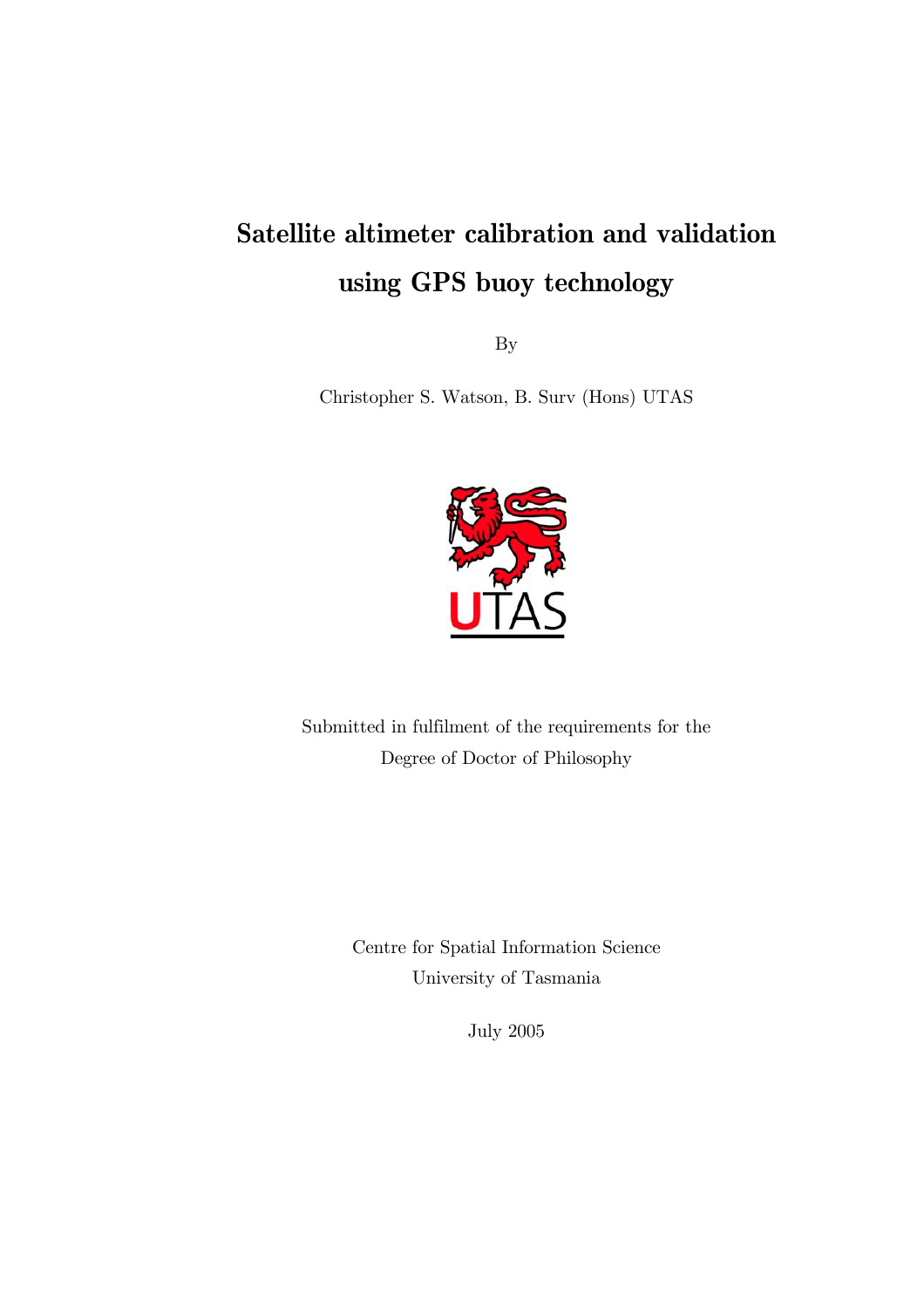#### **Declaration**

This Thesis contains no material which has been accepted for a degree or diploma by the University or any other institution, except by way of background information and duly acknowledged in the Thesis, and to the best of the candidate's knowledge and belief no material previously published or written by another person except where due acknowledgement is made in the text of the Thesis.

……………………………………….. i Digitally signed by Christopher Digital Properties and the state of the state of the state of the state of the<br>Konstant Law The author of the state of the state of the state of the state of the state of the state of the Watson Reason: I am the author of this document Location: Hobart, Australia Date: 2005.10.26 16:32:55 +11'00'

Christopher S. Watson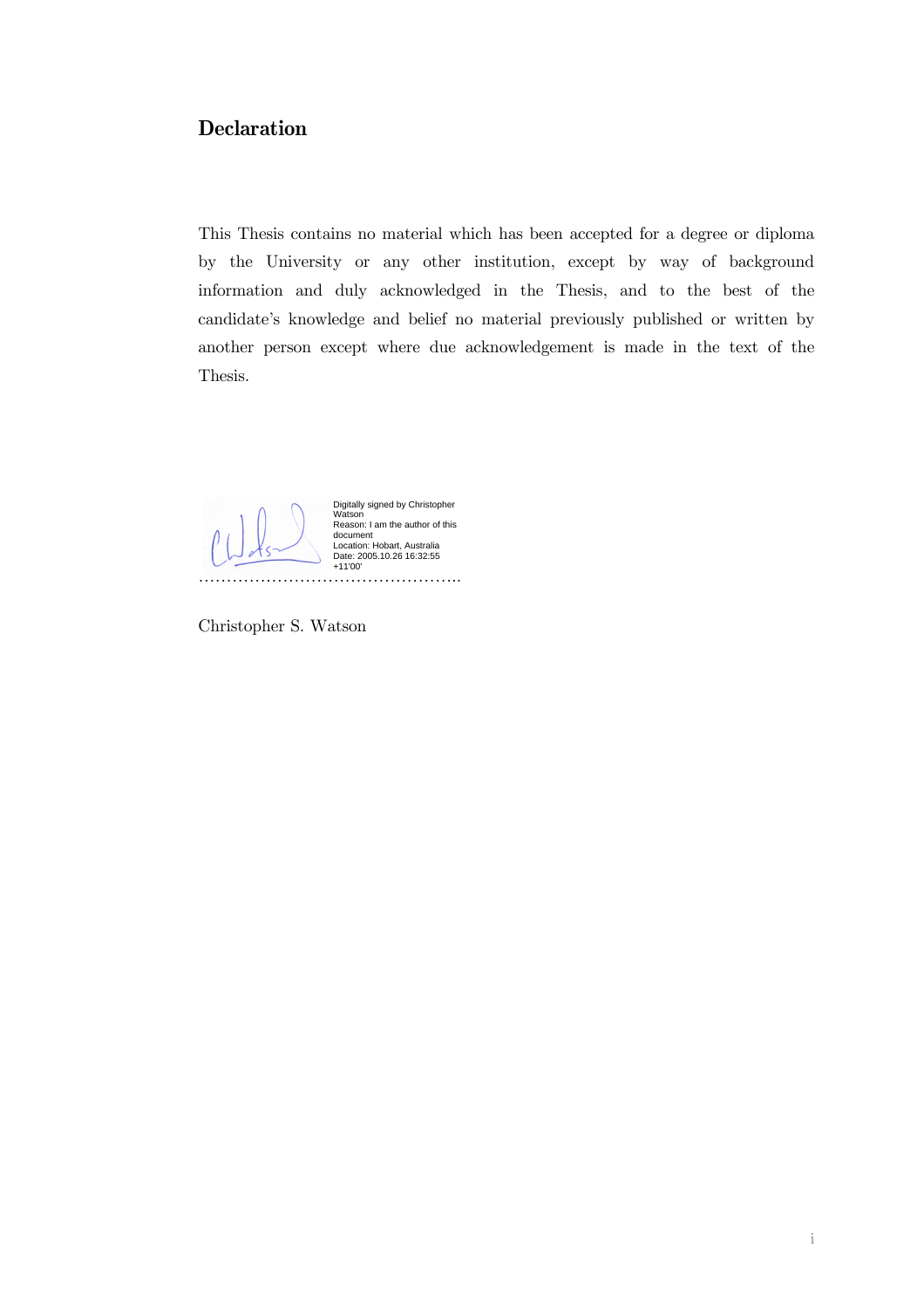#### **Authority of Access**

This Thesis may be made available for loan and limited copying in accordance with the *Copyright Act 1968*.

………………………………………..

Christopher S. Watson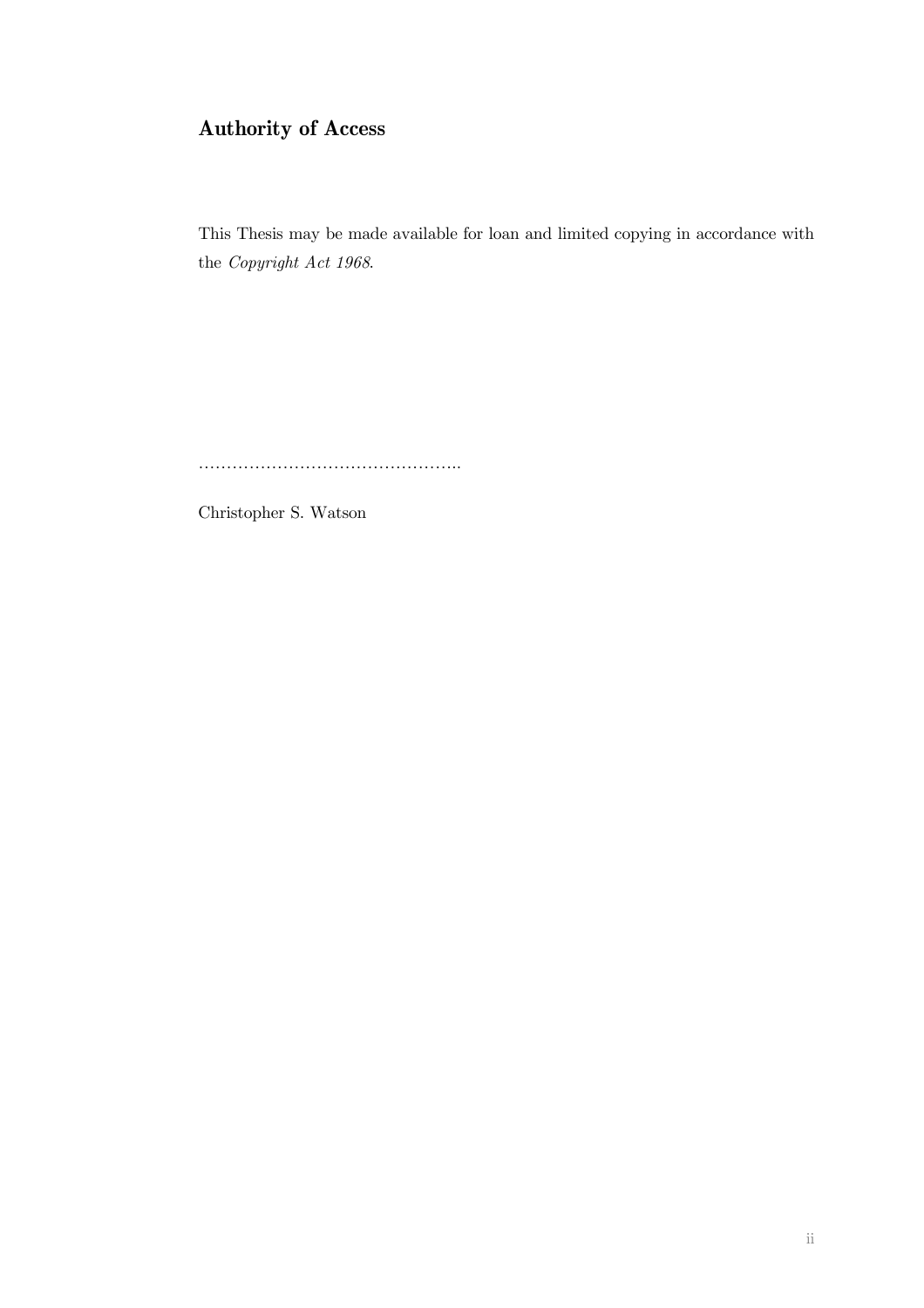#### **Supporting Publications**

A number of publications have been produced while undertaking this Thesis. Where parts of these publications have been reproduced in this Thesis, the work is my original contribution to the publication. Dr Neil White is acknowledged with undertaking the initial data processing of the oceanographic moorings, and extracting the altimeter GDR data. The publications include:

- Watson, C., Coleman, R., White, N., Church, J., and Govind, R. (2003). "Absolute Calibration of TOPEX/Poseidon and Jason-1 Using GPS Buoys in Bass Strait, Australia." *Marine Geodesy*, 26(3-4), pp285-304.
- Watson, C., White, N., Coleman, R., Church, J., Morgan, P., and Govind, R. (2004). "TOPEX/Poseidon and Jason-1: Absolute Calibration in Bass Strait, Australia." *Marine Geodesy*, 27(1-2), pp107-132.
- Watson, C., Coleman, R., White, N., Church, J., and Govind, R. (2002). "In situ Calibration Activities in Bass Strait, Australia." *Poster at the NASA/CNES Jason-1 Science Working Team (SWT) meeting,* Biarritz, France, June 10- 12, 2002.
- Watson, C., Coleman, R., White, N., Church, J., and Govind, R. (2002). "In situ Calibration Activities in Bass Strait, Australia." *Poster at the NASA/CNES Jason-1 Science Working Team (SWT) meeting,* New Orleans, USA, October 21-23, 2002.
- Watson, C., White, N., Coleman, R., Church, J., and Govind, R. (2003). "TOPEX/Poseidon and Jason-1: Absolute Calibration in Bass Strait, Australia." *Poster at the NASA/CNES Jason-1 Science Working Team (SWT) meeting,* Arles, France, November 18-22, 2003.
- Watson, C., White, N., Coleman, R., and Church, J. (2004). "Updated Results from Bass Strait and Other Sites in the Australasian Region." *Poster at the NASA/CNES Ocean Surface Topography Science Team Meeting,* St Petersburg, Florida, USA, November 4-6, 2004.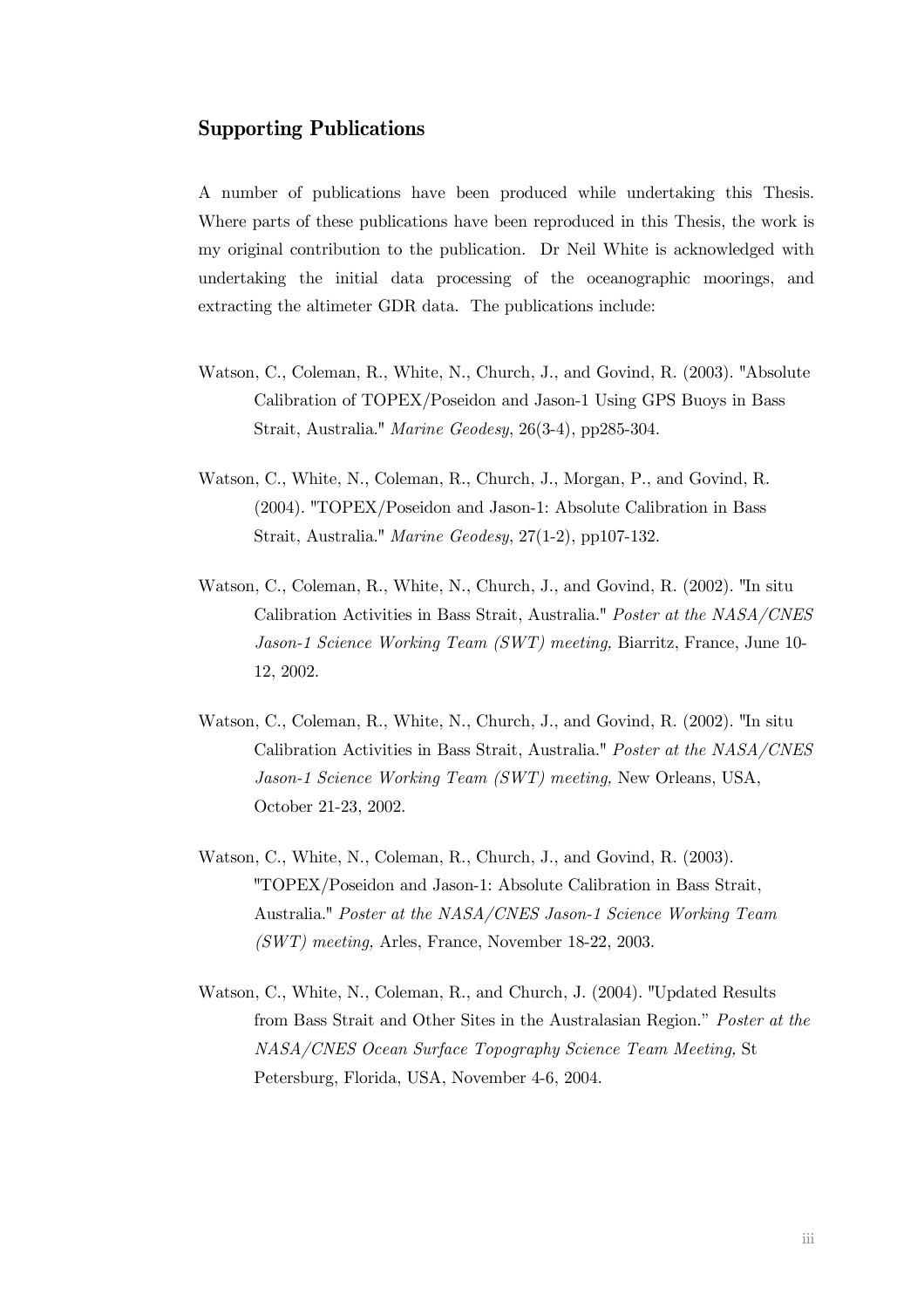**To A.R. Gear**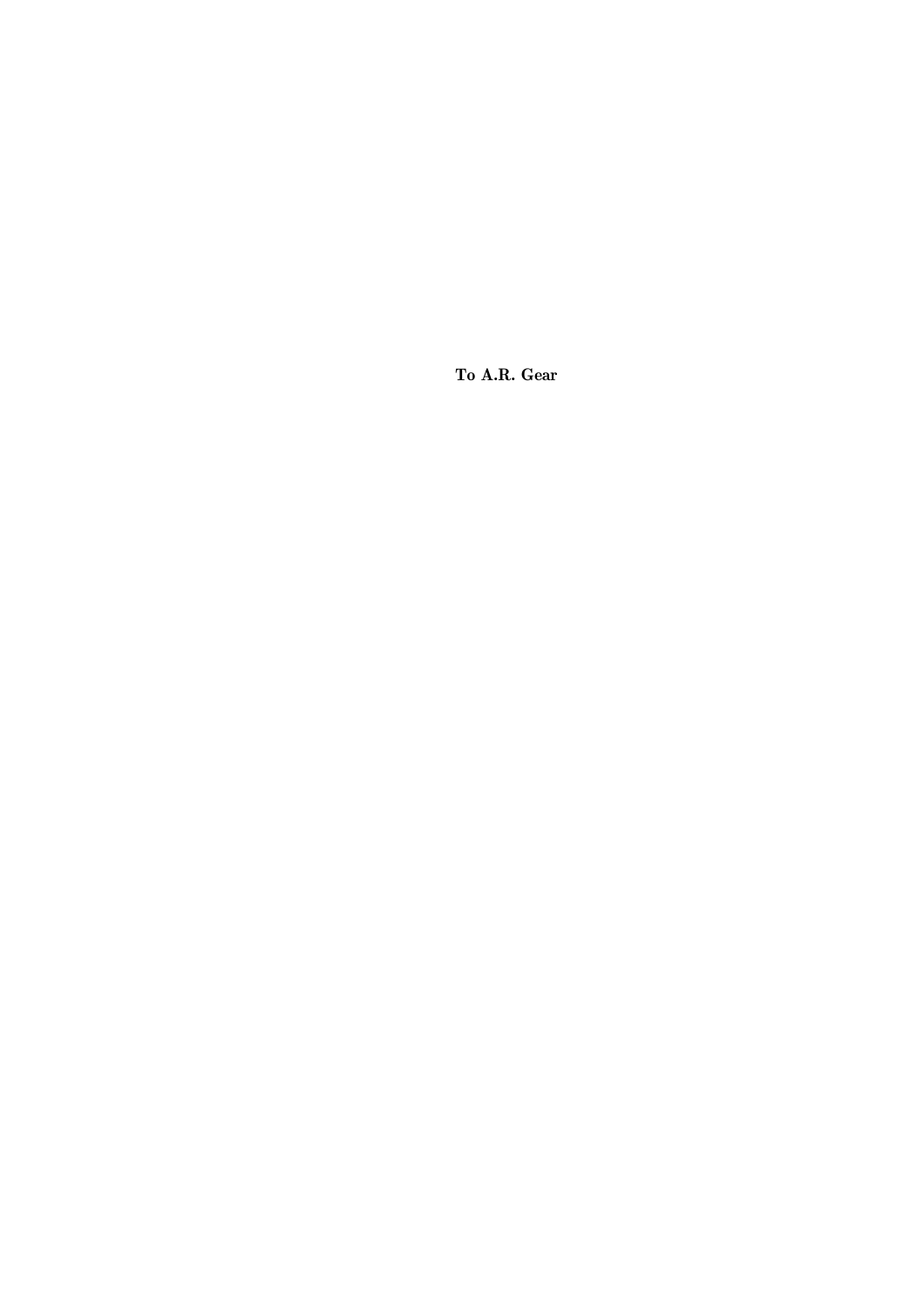#### **Abstract**

Satellite altimeters have become an important tool for the study of global and regional mean sea level change, offering near global coverage and unprecedented accuracy. Issues of calibration and validation remain central to their ability to determine estimates of change at accuracies of better than 0.5 mm/yr. This Thesis provides an absolute calibration of the TOPEX/Poseidon (T/P) and Jason-1 satellite altimeters, undertaken in Bass Strait, Australia. The research provides a contribution to the international calibration effort, with the Bass Strait site situated as the only one of its kind in the Southern Hemisphere.

A unique in situ absolute calibration methodology is presented, reliant on the episodic deployment of GPS equipped buoys at an offshore comparison point. In contrast to other calibration studies, data from the GPS buoys are used to solve for the absolute datum of an offshore oceanographic array (incorporating a pressure sensor, temperature and salinity recorders and a current meter array). Combined with data from a coastal tide gauge and a regional GPS network, the methodology enables the cycle-by-cycle computation of absolute bias, without the necessity of estimating a marine geoid. Emphasis within this Thesis is given to the design and development of the GPS equipped buoys, in addition to the standardisation requirements of the geodetic analysis. The GPS buoy design is applied to both the altimeter calibration problem, in addition to a near shore application involving the calibration of tide gauges in the Antarctic and Sub-Antarctic. The attention to standardisation ensures comparable estimates of in situ and altimeter sea surface height. Differences at the 9 mm level for the pole tide displacement and  $+15$  mm for the solid Earth tide displacement are revealed when using the GAMIT GPS analysis suite. The implications of non-standardisation are further illustrated with the presentation of time series analysis from various continuous GPS datasets.

Absolute bias and 1-sigma uncertainties from a formal error budget are  $0 \pm 14$  mm for  $T/P$  and  $+152 \pm 13$  mm for Jason-1 (for the GDR POE orbits, computed over the calibration phase, 18 Jan 2002 – 14 Aug 2002). Results over the duration of the T/P mission confirm a dependence on the choice of Sea State Bias (SSB), with the overall mean absolute bias not statistically different from zero. Extending the comparison period between Jason-1 cycles 1 to 101 (18 Jan 2002 – 06 Oct 2004) reduces the Jason-1 mean absolute bias by approximately 10 mm and reveals a significant slope of -7.6  $\pm$  5.6 mm/yr. Whilst the cause for the significant absolute bias remains unexplained, the source of the drift appears attributable to the microwave radiometer, observed to be measuring drier over time  $(-5.9 \pm 2.1)$ mm/yr). Drift of the POE orbit relative to the JPL GPS orbit is shown to account for the remaining trend observed at the Bass Strait site. After considering geographically correlated errors, absolute bias results show excellent agreement with other international calibration studies. These results aid in understanding the performance of both the  $T/P$  and Jason-1 altimeters, further underscoring calibration and cross calibration of altimeters as essential for the study of low frequency oceanographic processes, including regional and global mean sea level change. The inference of geographically correlated orbit errors, and the significant unexplained Jason-1 absolute bias emphasises the need for maintaining globally distributed verification sites and makes it clear that further work is required to improve our understanding of the Jason-1 instrument and its algorithm behaviour.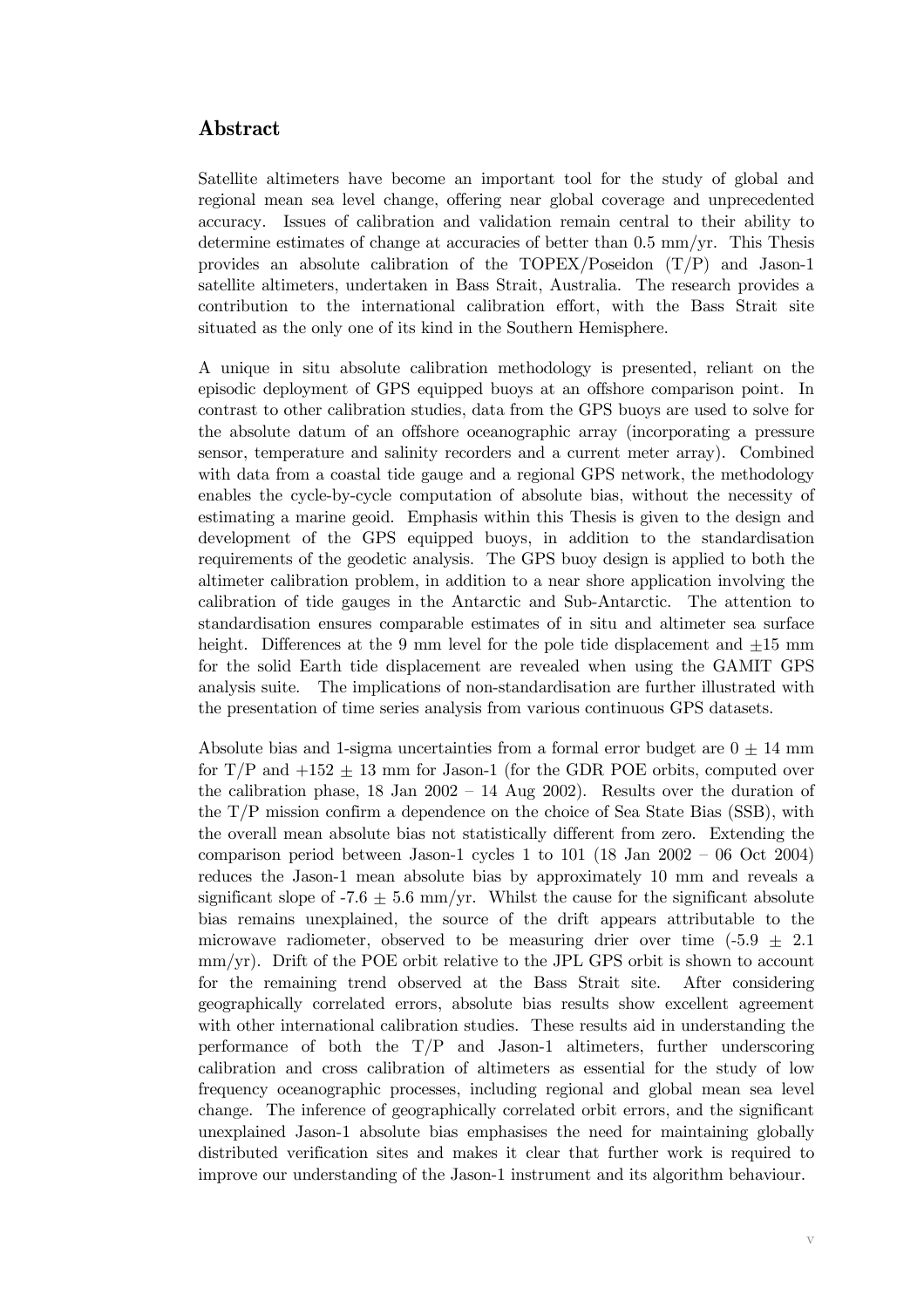#### **Table of Contents**

## Chapter 1

| 1.1                                                                                                                                     |  |
|-----------------------------------------------------------------------------------------------------------------------------------------|--|
| 1.2 <sub>1</sub>                                                                                                                        |  |
| 121                                                                                                                                     |  |
| 1.2.2                                                                                                                                   |  |
| $\label{eq:Range} Range\ \textit{Determination}.\textit{}\textit{}\textit{}\textit{}\textit{}\textit{}\textit{}\textit{}$<br>1, 2, 2, 1 |  |
| 1, 2, 2, 2                                                                                                                              |  |
|                                                                                                                                         |  |
|                                                                                                                                         |  |
| 1.3                                                                                                                                     |  |
| 131                                                                                                                                     |  |
| 1.3.2                                                                                                                                   |  |
| 1.3.3                                                                                                                                   |  |
| 1.4                                                                                                                                     |  |

## Chapter 2

| 2.1           |  |
|---------------|--|
| 2.2           |  |
| 2.2.1         |  |
| 2.2.2         |  |
| 2.2.3         |  |
| 2.2.4         |  |
| 2.2.5         |  |
| 2.3           |  |
| 2.3.1         |  |
| 2.3.2         |  |
| $2.4^{\circ}$ |  |
| 2.4.1         |  |
| 2.4.2         |  |
| 2.4.2.1       |  |
| 2.4.2.2       |  |
| 2.4.2.3       |  |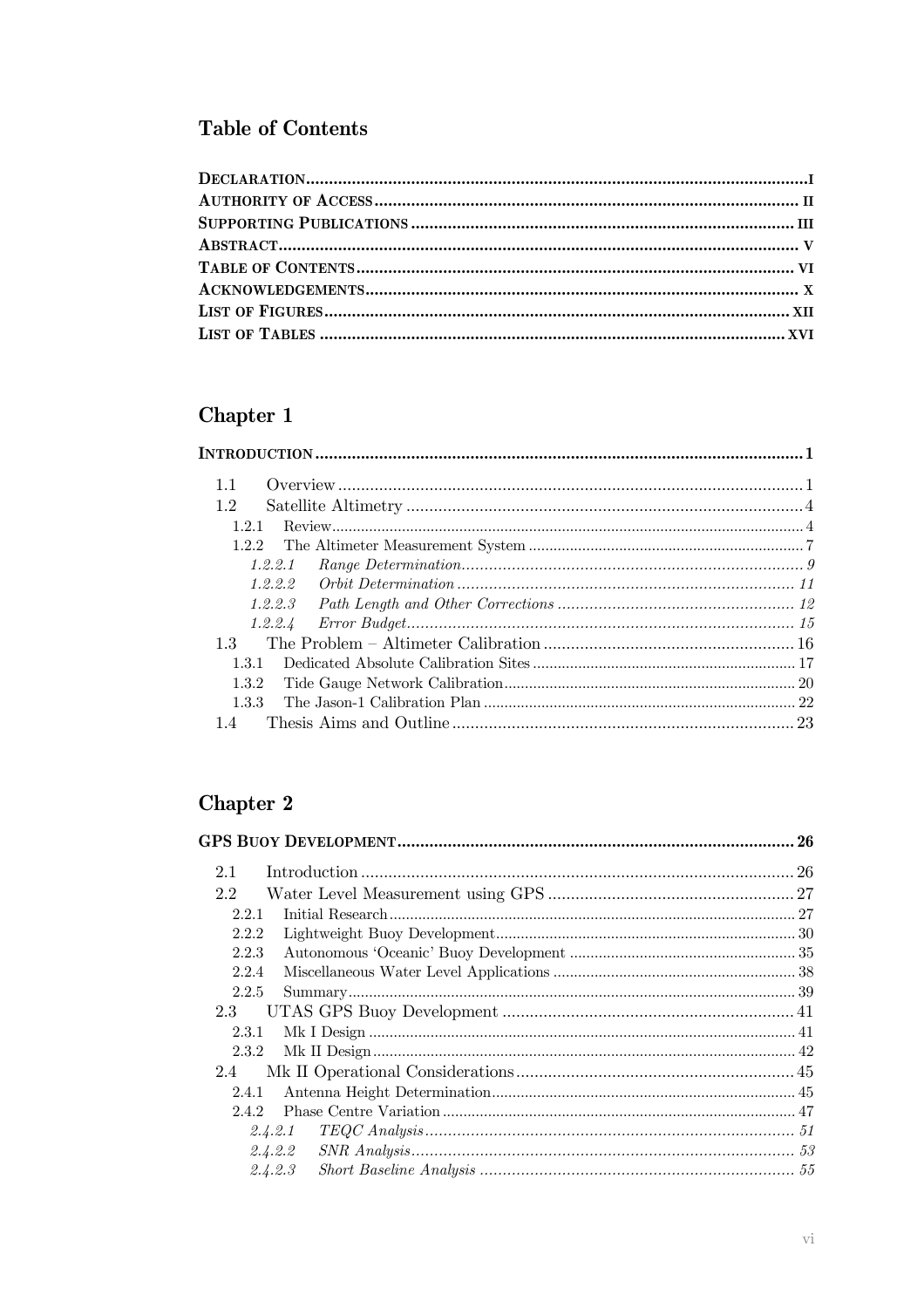## Chapter 3

| 3.1                                                            |  |
|----------------------------------------------------------------|--|
| 3.2                                                            |  |
| 3.2.1                                                          |  |
| 3.3                                                            |  |
| 3.3.1                                                          |  |
| 3.3.2                                                          |  |
| 3.3.3                                                          |  |
| 3, 3, 3, 1                                                     |  |
| 3.3.3.2                                                        |  |
| 3.3.3.3                                                        |  |
| 3.3.4                                                          |  |
| 3.4                                                            |  |
| 3.4.1                                                          |  |
| 3.4.2                                                          |  |
| 3.4.2.1                                                        |  |
| 3.4.2.2                                                        |  |
| 3.4.3                                                          |  |
| 3.4.3.1                                                        |  |
| 3.4.3.2                                                        |  |
| 3.4.3.3                                                        |  |
| 3.4.4                                                          |  |
| 3.5                                                            |  |
| 3.5.1                                                          |  |
| 3.5.2                                                          |  |
| 3.5.3                                                          |  |
| 3.5.3.1<br>3.5.3.2                                             |  |
| Maximum Likelihood Estimation of Noise Structure114<br>3.5.3.3 |  |
| 3.5.4                                                          |  |
| 3.5.4.1                                                        |  |
| 3.5.4.2                                                        |  |
| 3.5.4.3                                                        |  |
| 3.5.4.4                                                        |  |
| 3.5.4.5                                                        |  |
| 3.6                                                            |  |
|                                                                |  |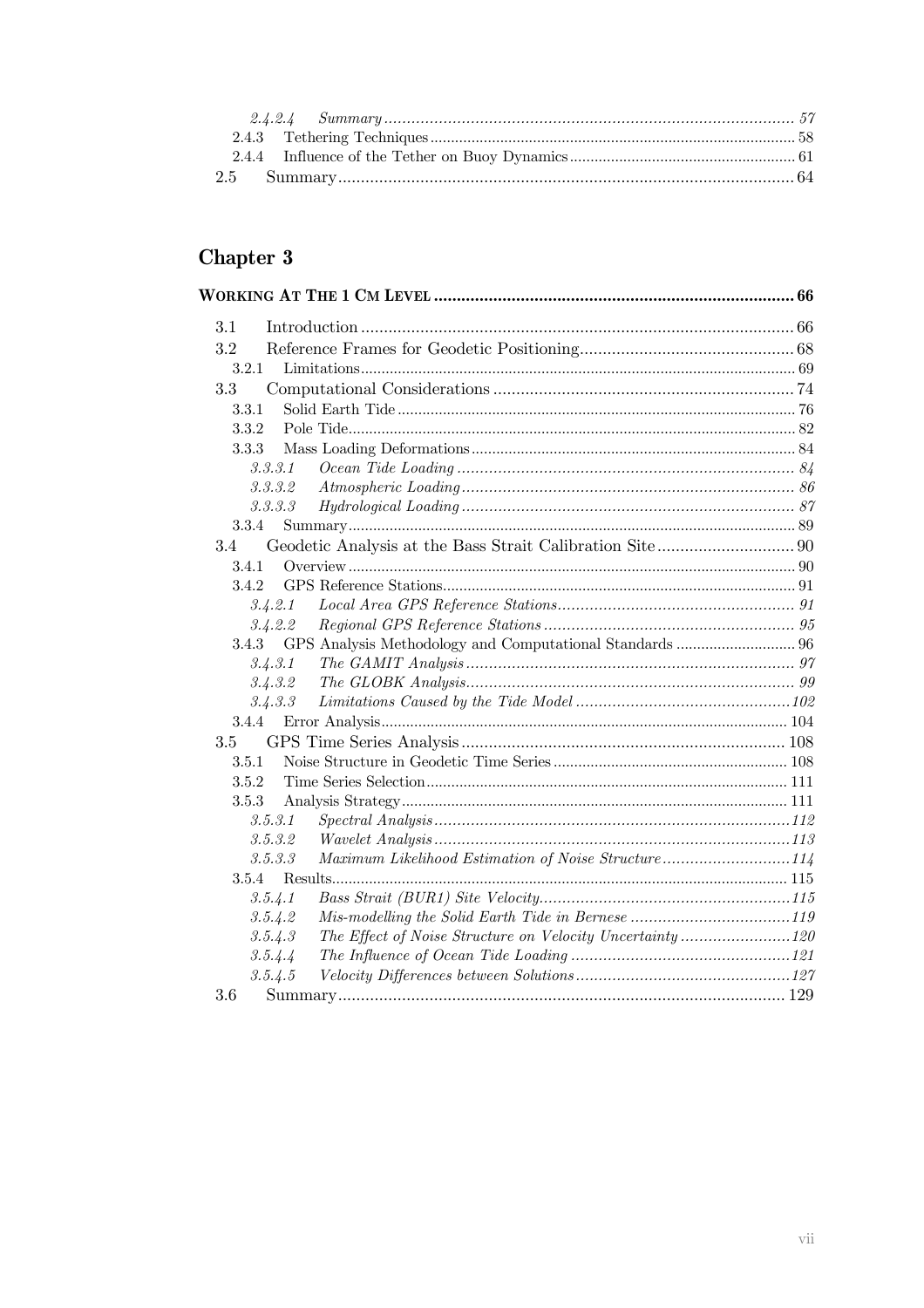## Chapter 4

| 4.1              |                                                   |  |
|------------------|---------------------------------------------------|--|
| 4.2              |                                                   |  |
| 4.3              |                                                   |  |
| 4.3.1            |                                                   |  |
| 4.3.2            |                                                   |  |
| 4.3.3            |                                                   |  |
| $\lambda.3.3.1$  |                                                   |  |
| 4.3.3.2          |                                                   |  |
| 4.3.3.3          |                                                   |  |
| 4.4              |                                                   |  |
| 4.4.1            |                                                   |  |
| 4.4.2            |                                                   |  |
| 4.4.2.1          |                                                   |  |
| 4.4.2.2          |                                                   |  |
| 4.4.2.3          |                                                   |  |
| 4.4.3            |                                                   |  |
| 4.4.4            |                                                   |  |
| 4.4.4.1          |                                                   |  |
| 4.4.4.2          |                                                   |  |
| 4.4.4.3          |                                                   |  |
| 4.4.4.4          |                                                   |  |
| 4.4.4.5          |                                                   |  |
| 4.5              |                                                   |  |
| 4.6              |                                                   |  |
| 4.6.1            |                                                   |  |
| $\sqrt{4.6.1.1}$ | TOPEX/Poseidon and Jason-1: Calibration Phase 170 |  |
| 4.6.1.2          |                                                   |  |
| 4.6.1.3          |                                                   |  |
| 4.6.1.4          |                                                   |  |
| 4.6.2            |                                                   |  |
| 4.7              |                                                   |  |

#### Chapter 5

| <b>TIDE GAUGE VERIFICATION</b> |  |
|--------------------------------|--|
|                                |  |
| 5.1                            |  |
| 5.2                            |  |
|                                |  |
|                                |  |
|                                |  |
| 5.3                            |  |
|                                |  |
| 5.3.1.1                        |  |
|                                |  |
|                                |  |
| 5.4                            |  |
|                                |  |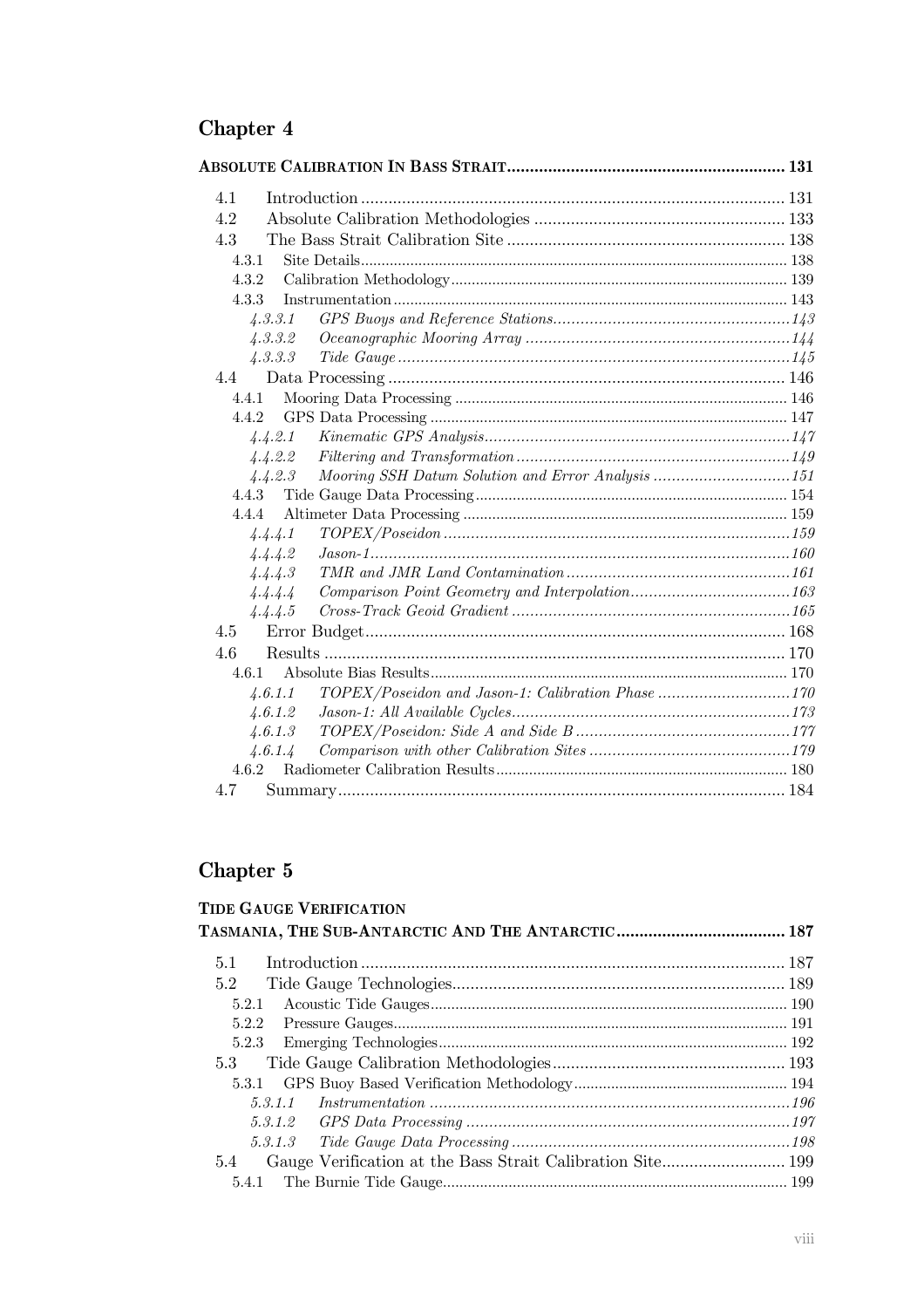| 5.4.2   |  |
|---------|--|
| 5.4.3   |  |
| 5.4.3.1 |  |
| 5.4.3.2 |  |
| 5.4.4   |  |
| 5.5     |  |
| 5.5.1   |  |
| 5.5.2   |  |
| 5.5.3   |  |
| 5.5.3.1 |  |
| 5.5.3.2 |  |
|         |  |
| 5.5.4   |  |
| 5.5.5   |  |
| 5.6     |  |
| 5.6.1   |  |
| 5.6.2   |  |
| 5.6.3   |  |
| 5.6.3.1 |  |
| 5.6.4   |  |
| 5.7     |  |
|         |  |

# Chapter 6

|--|--|

## Appendices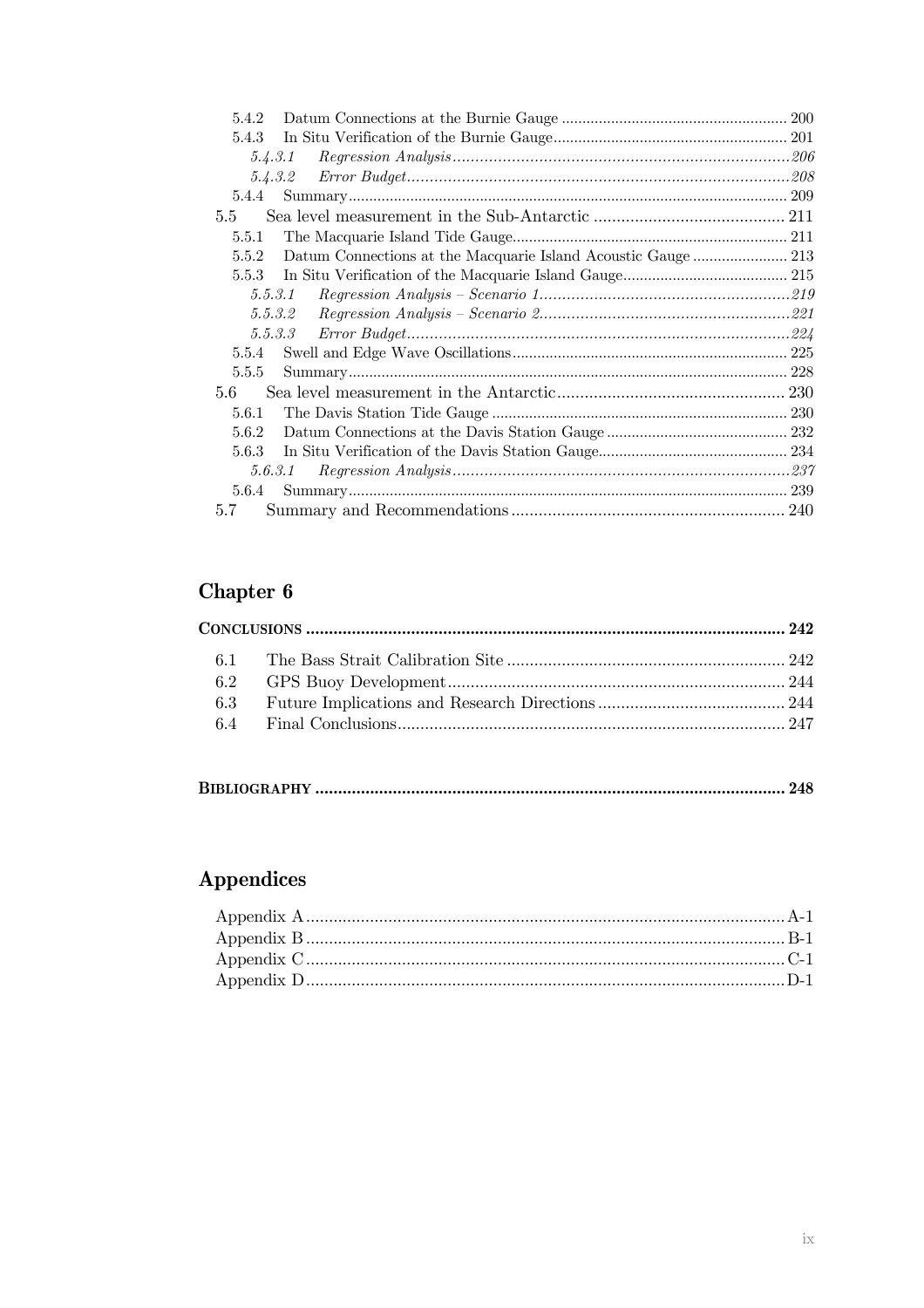#### **Acknowledgements**

I can not escape a feeling of selfishness by writing just one name on the cover of this Thesis. Many people are to be thanked for their contribution, both professionally and personally.

Firstly, I sincerely thank Richard Coleman for his supervision, guidance and friendship so generously given both before and throughout my candidature. I can't imagine a better mentor, and I have no doubt this Thesis would not be what it is without Richard's untiring involvement. John Church and Neil White also deserve special thanks for their significant contribution to the fieldwork, analysis, and persistence in answering so many questions. It has been a delight to work as part of a team and be considered an equal with these people.

Peter Morgan and Tony Sprent have also provided significant assistance throughout this project. I thank Peter for sharing his knowledge of satellite geodesy, particularly the intricacies of the GAMIT/GLOBK software suite. Peter also generously provided his time series for analysis in this Thesis. Tony came up with the GPS buoy design and provided numerous answers to practical questions along the way.

Roger Handsworth and the Australian Antarctic Data Centre team are thanked for their assistance in the field work undertaken at Macquarie Island and in Antarctica. Thanks to John Hunter for providing his tidal analysis software and answering questions in relation to the tide gauge work. The CSIRO Marine Research mooring group are thanked for undertaking the setup, deployment and retrieval of the mooring array.

Numerous individuals and groups must be thanked for providing funding and data for this study. The CSIRO Earth Observation Centre (EOC) provided funding for main component of this study. I was supported by an Australian Postgraduate Award and CSIRO scholarship for which I was very grateful. Bob Twilley and the Geoscience Australia team maintain the data from the BUR1 GPS installation and also operate the Australian Regional GPS Network (ARGN). The National Tidal Facility (NTF) operates and maintains the Burnie tide gauge with the assistance from the Burnie Ports Corporation. Neil Adams from the Australian Bureau of Meteorology provided atmospheric pressure information. Veronique Dehant and Leonid Petrov generously provided their solid Earth tide routines. Bob King and Tom Herring answered many questions in relation to the GAMIT/GLOBK and Track software suites. Altimetry products were obtained from the Jet Propulsion Laboratory (JPL) PO.DAAC and Centre National d'Études Spatiales (CNES) AVISO archives. Bruce Haines, Pascal Bonnefond, Phil Callahan and other members of the TOPEX/Poseidon and Jason-1 SWT/OSTST provided valuable responses to numerous technical questions. Bruce Haines was particularly patient in answering my many questions and also providing the GPS reduced dynamic orbits. Michael and Bradley Hardy operated the boat in Bass Strait and provided assistance during the buoy deployment campaign. Thanks to all these people for their valuable contributions.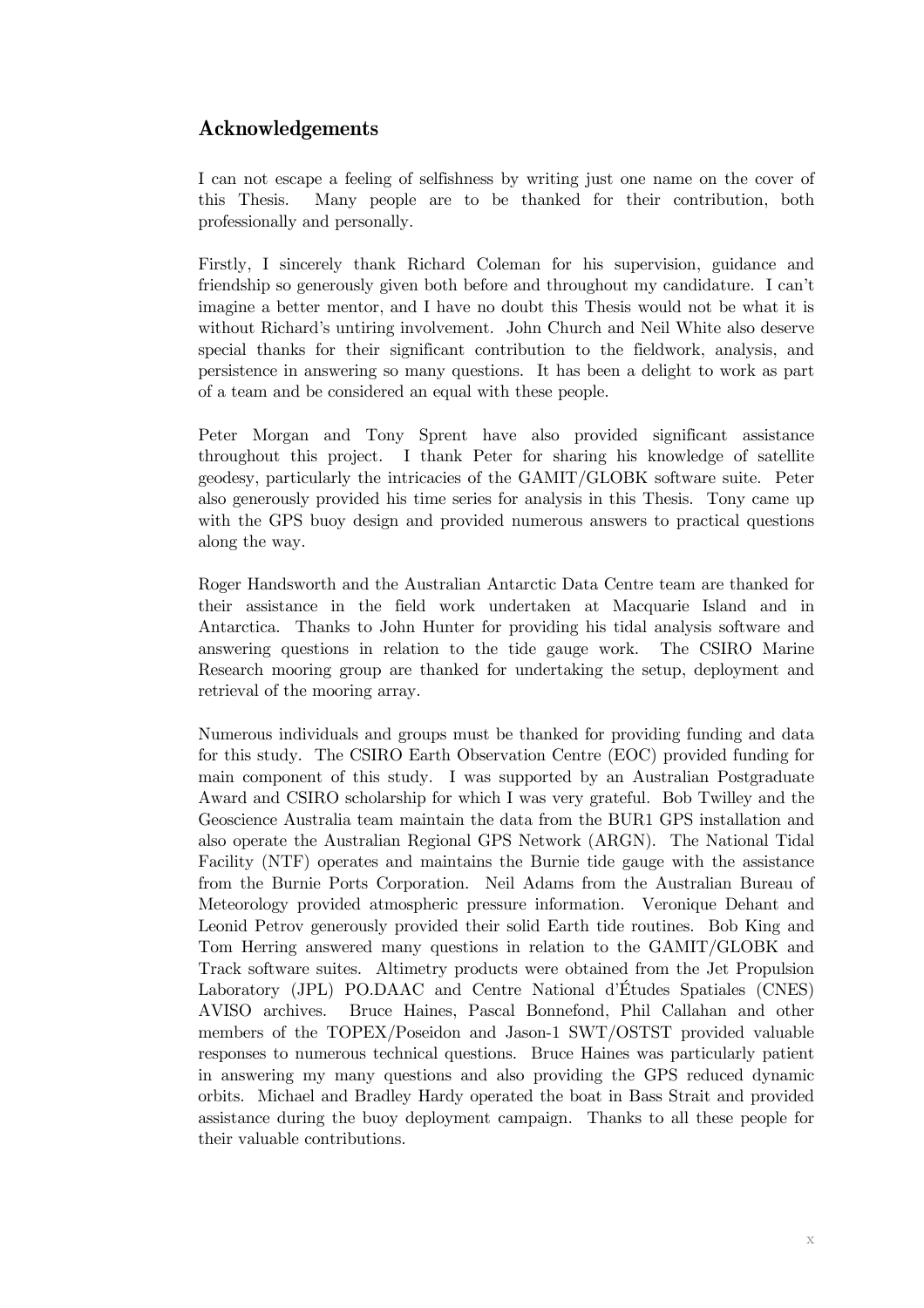I would like to thank my colleagues within CenSIS and my wider group of friends for making the last three and a bit years an enjoyable time. The regular coffee group has done a fine job in keeping my caffeine levels at their optimum best.

Before I make my final acknowledgement, I would like to thank my parents, Janne and Stephen. It is a great privilege to be in the position to undertake academic research, and I thank my parents for providing the opportunities to learn and explore, enabling me to do now what I so much enjoy.

I reserve my final thankyou to Rachael for sharing in the successes and struggles that this work represents. Rachael has comforted and motivated during the difficult times and celebrated and congratulated during the good times. I look forward to the next phase in our lives together.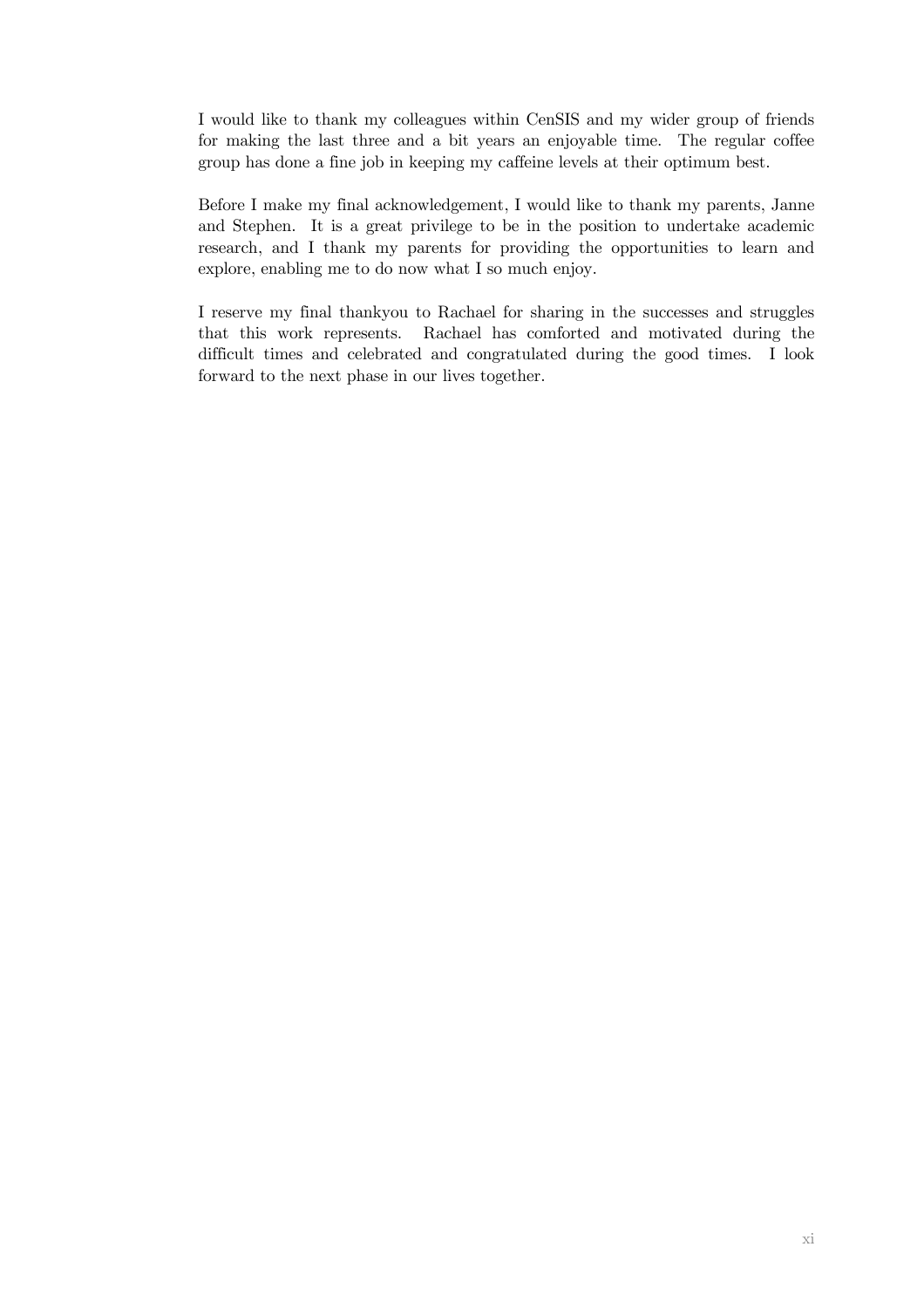#### **List of Figures**

| $1 - 1$  |                                                                                                                                                      |  |
|----------|------------------------------------------------------------------------------------------------------------------------------------------------------|--|
| $1-2$    | TOPEX range correction determined from the combined dual frequency                                                                                   |  |
| $1-3$    | The Harvest platform dedicated calibration site (NASA) for $T/P$ and                                                                                 |  |
| 2-1      | Schematic view of the CCAR wave rider GPS buoy (adapted from Key et                                                                                  |  |
| $2 - 2$  |                                                                                                                                                      |  |
| $2 - 3$  | Multiple wave rider designs from the Institut d'Estudis Espacials de                                                                                 |  |
| $2 - 4$  |                                                                                                                                                      |  |
| $2 - 5$  |                                                                                                                                                      |  |
| $2-6$    | Tsunami monitoring buoy deployed offshore from the Sanriku coast in                                                                                  |  |
| $2 - 7$  |                                                                                                                                                      |  |
| $2 - 8$  |                                                                                                                                                      |  |
| $2-9$    |                                                                                                                                                      |  |
| $2 - 10$ |                                                                                                                                                      |  |
| $2 - 11$ |                                                                                                                                                      |  |
| $2 - 12$ | Schematic view of the surfaces involved in the determination of the                                                                                  |  |
| $2 - 13$ | SCIGN short dome shown with the choke ring antenna surface                                                                                           |  |
| $2 - 14$ |                                                                                                                                                      |  |
| $2 - 15$ | The GPS dome apparatus attached to the Leica AT504 antenna on Pillar 2.  50                                                                          |  |
| $2 - 16$ | Daily comparison of multipath (MP1 and MP2) and total cycle slips for the                                                                            |  |
| $2 - 17$ |                                                                                                                                                      |  |
| $2 - 18$ |                                                                                                                                                      |  |
| $2 - 19$ |                                                                                                                                                      |  |
| $2 - 20$ |                                                                                                                                                      |  |
| $2 - 21$ |                                                                                                                                                      |  |
| $2 - 22$ |                                                                                                                                                      |  |
| $2 - 23$ | Video footage and corresponding GPS Rinex data from buoy 'B1' deployed                                                                               |  |
| $2 - 24$ |                                                                                                                                                      |  |
| $2 - 25$ |                                                                                                                                                      |  |
| $2 - 26$ | Positions of the upper (top panels) and lower targets (bottom panels)<br>relative to their positions at rest for both Case 1 and Case 2 trials.  63  |  |
| $3-1$    |                                                                                                                                                      |  |
| $3-2$    | Differences in modelled solid Earth tide displacement in the UP component at<br>sites DARW, ALIC, CEDU, HOB2, MAC1 and CAS1 (DOY 110-130, 2003).  79 |  |
| $3-3$    |                                                                                                                                                      |  |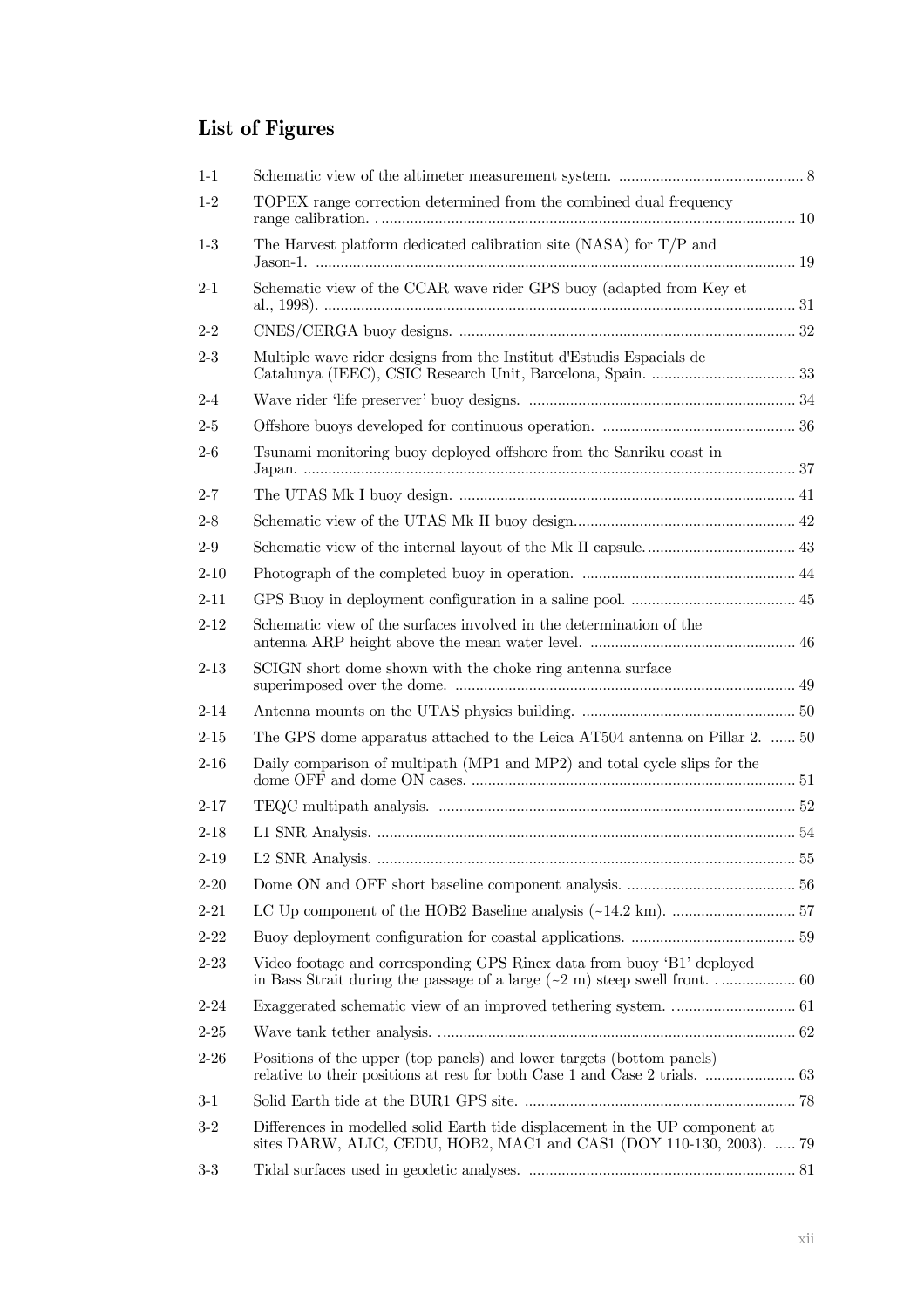| $3-4$    | Pole tide displacement in the vertical component at the Bass Strait                                                                                 |  |
|----------|-----------------------------------------------------------------------------------------------------------------------------------------------------|--|
| $3-5$    | Continuously operating GPS station (BUR1), collocated with the Burnie                                                                               |  |
| $3-6$    | Sky-plot from the BUR1 Antenna showing the azimuth and elevation of<br>the breakwater wall, hand rail, met sensor mast and mesh security fence.  93 |  |
| $3 - 7$  |                                                                                                                                                     |  |
| $3-8$    | Table Cape (TBCP) and Rocky Cape (RKCP) GPS reference stations.  94                                                                                 |  |
| $3-9$    | The Australian Regional GPS Network (ARGN) and the Bass Strait                                                                                      |  |
| $3-10$   | GAMIT nrms from the seven episodic solutions of the regional network.  98                                                                           |  |
| $3 - 11$ | GAMIT 1-sigma uncertainties in the radial component at the BUR1,                                                                                    |  |
| $3-12$   | ARGN, IGS1, IGS2 and IGS3 networks used in the GLOBK analysis. 100                                                                                  |  |
| $3 - 13$ | Forward $\chi$ 2/f statistic for the GLOBK combination of the various networks. 101                                                                 |  |
| $3-14$   |                                                                                                                                                     |  |
| $3 - 15$ |                                                                                                                                                     |  |
| $3 - 16$ | Mortlet wavelet and the centre frequency based approximation. 113                                                                                   |  |
| $3-17$   |                                                                                                                                                     |  |
| $3-18$   |                                                                                                                                                     |  |
| $3-19$   | Burnie GPS and tide gauge installation showing the steel beam used to                                                                               |  |
| $3-20$   |                                                                                                                                                     |  |
| $3-21$   | Latitudinal dependence of the vertical velocity uncertainty and the spectral                                                                        |  |
| $3-22$   | Power spectra for the vertical component at the KARR site, for the JPL,                                                                             |  |
| $3-23$   |                                                                                                                                                     |  |
| $3 - 24$ | Detail in the level 3 wavelet decomposition (period $\sim$ 14 days) for the JPL                                                                     |  |
| $3-25$   | Wavelet power for the high frequency components of the KARR vertical                                                                                |  |
| $3-26$   | Power spectra at the KARR site for the period when no OTL was applied                                                                               |  |
| $3-27$   | Differences in vertical velocity between solutions plotted against latitude. 127                                                                    |  |
| $4 - 1$  | Location of the Bass Strait calibration site on descending $T/P$ and Jason-1                                                                        |  |
| $4 - 2$  |                                                                                                                                                     |  |
| $4-3$    | Calibration methodology and associated instrumentation at the Bass Strait                                                                           |  |
| $4 - 4$  | Mooring array placed along the altimeter ground track from Burnie to the                                                                            |  |
| $4 - 5$  |                                                                                                                                                     |  |
| $4-6$    | An example taken from the kinematic analysis of Buoy2 from the TBCP                                                                                 |  |
| $4 - 7$  |                                                                                                                                                     |  |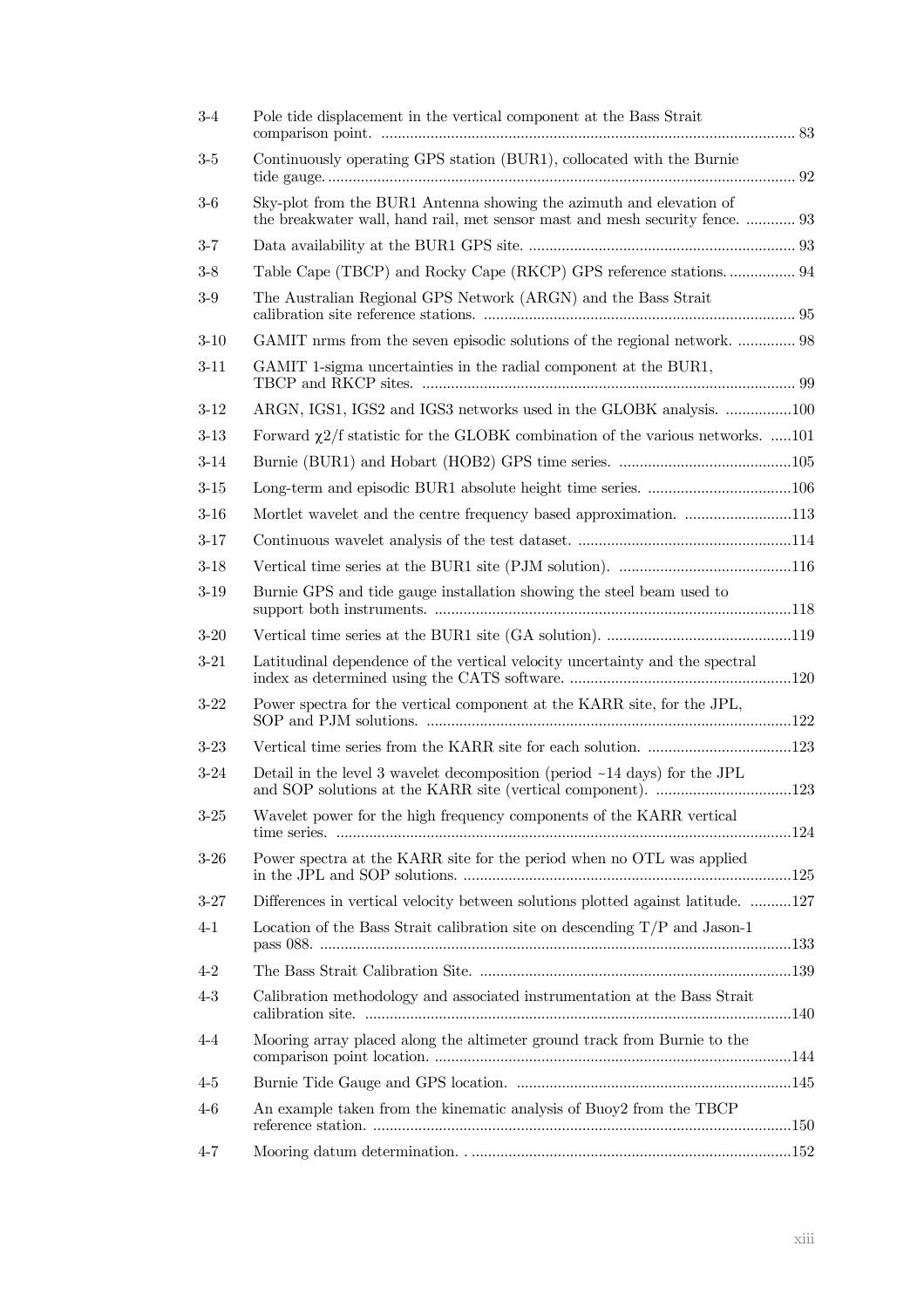| $4 - 8$  | Example $r_{TG}$ , $SSH_{\text{Mooring}}$ , $SSH_{\text{Diff}}$ and $SSH_{\text{Predicted Diff}}$ data taken over three                                   |  |
|----------|-----------------------------------------------------------------------------------------------------------------------------------------------------------|--|
| $4-9$    | Low passed sea surface heights and currents at the Burnie and offshore                                                                                    |  |
| $4 - 10$ | 18.0 GHz TMR and 18.7 GHz JMR footprint (~40 km) at the Bass Strait                                                                                       |  |
| $4 - 11$ |                                                                                                                                                           |  |
| 4 1 2    | Example geometry at the comparison point (CP) taken from Jason-1 cycle                                                                                    |  |
| $4 - 13$ |                                                                                                                                                           |  |
| $4 - 14$ |                                                                                                                                                           |  |
| $4 - 15$ | Absolute bias results for the formation flight period of the $T/P$ and Jason-1                                                                            |  |
| $4 - 16$ | Jason-1 absolute bias over the formation flight period computed using a)                                                                                  |  |
| $4 - 17$ | Jason-1 absolute bias using the POE orbit and standard GDR SSB model                                                                                      |  |
| $4 - 18$ | Jason-1 absolute bias using the JPL reduced dynamic GPS orbit and                                                                                         |  |
| $4 - 19$ | Differences in Jason-1 POE orbit and the JPL reduced dynamic GPS orbit                                                                                    |  |
| $4 - 20$ | Geographically correlated orbit errors present between the GDR POE<br>orbits and the JPL GPS orbits for all descending passes for the first 20            |  |
| 4-21     | Absolute bias for T/P Side A (cycles 001-235) and T/P Side B (cycles 236-                                                                                 |  |
| $4 - 22$ | Difference in the JMR and TMR extrapolated wet delays (JMR - TMR). 180                                                                                    |  |
| $4 - 23$ |                                                                                                                                                           |  |
| $4 - 24$ |                                                                                                                                                           |  |
| $4 - 25$ |                                                                                                                                                           |  |
| $5-1$    | Schematic view of three modern tide gauge technologies including the<br>bottom mounted pressure gauge, acoustic gauge and radar gauge. 189                |  |
| $5-2$    | Schematic view of the GPS buoy tide gauge verification methodology. 194                                                                                   |  |
| $5-3$    |                                                                                                                                                           |  |
| $5 - 4$  |                                                                                                                                                           |  |
| $5 - 5$  | Datum differences between the collocated Burnie tide gauge and                                                                                            |  |
| 5-6      | Variability (1 standard deviation) of the residual time series (filtered buoy<br>- tide gauge), for various averaging durations of the GPS buoy data. 202 |  |
| $5 - 7$  | Burnie verification results using temperature corrected tide gauge data203                                                                                |  |
| $5-8$    |                                                                                                                                                           |  |
| $5-9$    |                                                                                                                                                           |  |
| $5 - 10$ | Photograph of the tide gauge and GPS station locations looking to the                                                                                     |  |
| 5-11     |                                                                                                                                                           |  |
| $5 - 12$ | Schematic diagram of the inclined acoustic tide gauge at Macquarie Island. 215                                                                            |  |
| $5 - 13$ | Variability (1 standard deviation) of the residual time series (filtered                                                                                  |  |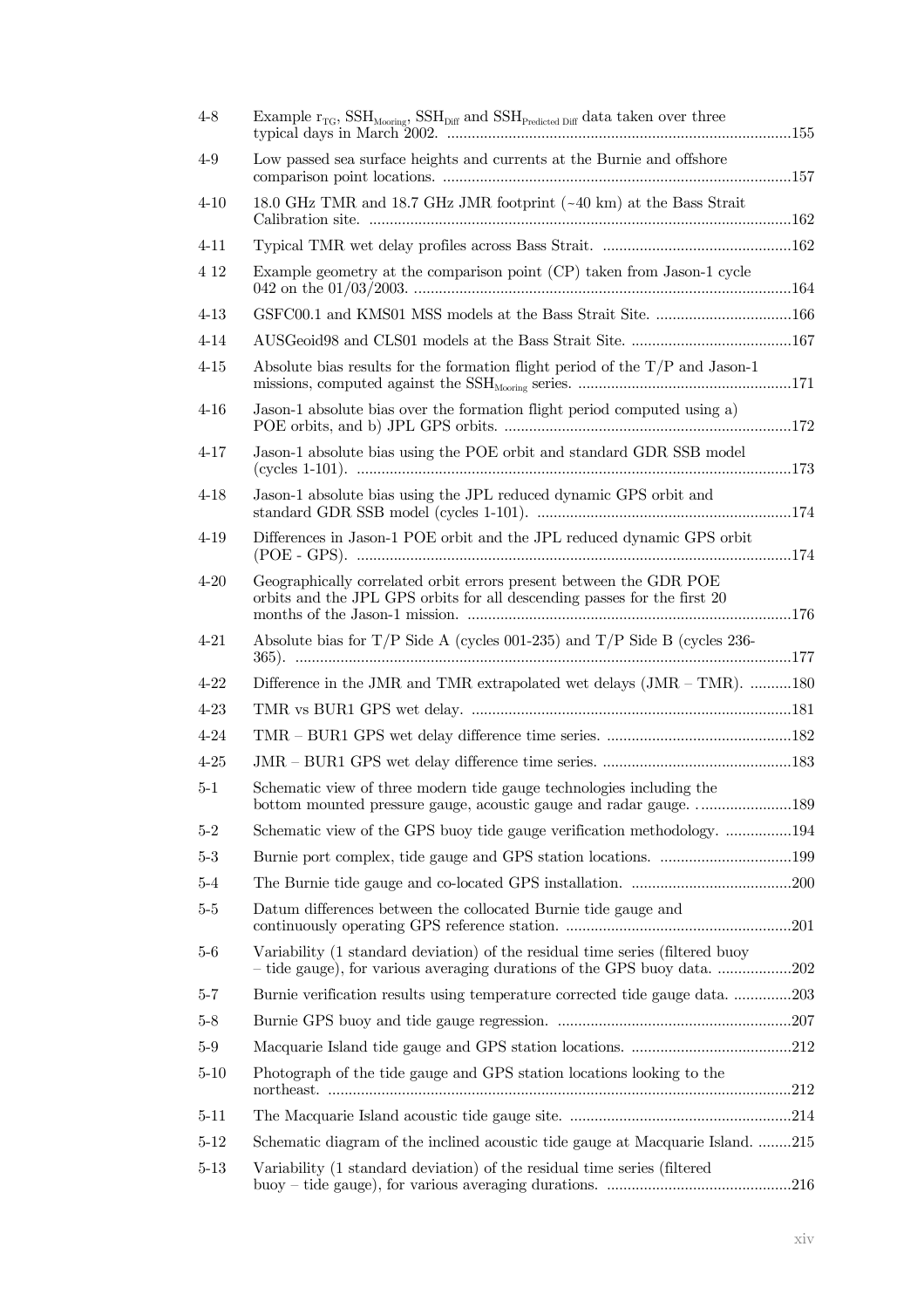| $5 - 14$ |                                                                                                                                                      |
|----------|------------------------------------------------------------------------------------------------------------------------------------------------------|
| $5 - 15$ | Scenario 1 regression analysis assuming a correct observed inclination<br>.220                                                                       |
| $5-16$   | Scenario 2 regression analysis assuming an unknown inclination angle. 222                                                                            |
| $5 - 17$ | Residual difference between the filtered GPS buoy data and the tide gauge<br>data reduced using the derived angle of inclination of 32° 32′ 50″. 223 |
| $5 - 18$ | 90 seconds of GPS buoy 1 Hz SSH data revealing swell with a range of 0.9<br>.225                                                                     |
| $5 - 19$ |                                                                                                                                                      |
| $5 - 20$ | Band pass filtered GPS buoy SSH data between 13:00 and 13:40 revealing                                                                               |
| $5 - 21$ |                                                                                                                                                      |
| $5 - 22$ |                                                                                                                                                      |
| $5 - 23$ |                                                                                                                                                      |
| $5 - 24$ |                                                                                                                                                      |
| $5 - 25$ |                                                                                                                                                      |
| $5 - 26$ |                                                                                                                                                      |
| $5 - 27$ |                                                                                                                                                      |
| $6-1$    |                                                                                                                                                      |